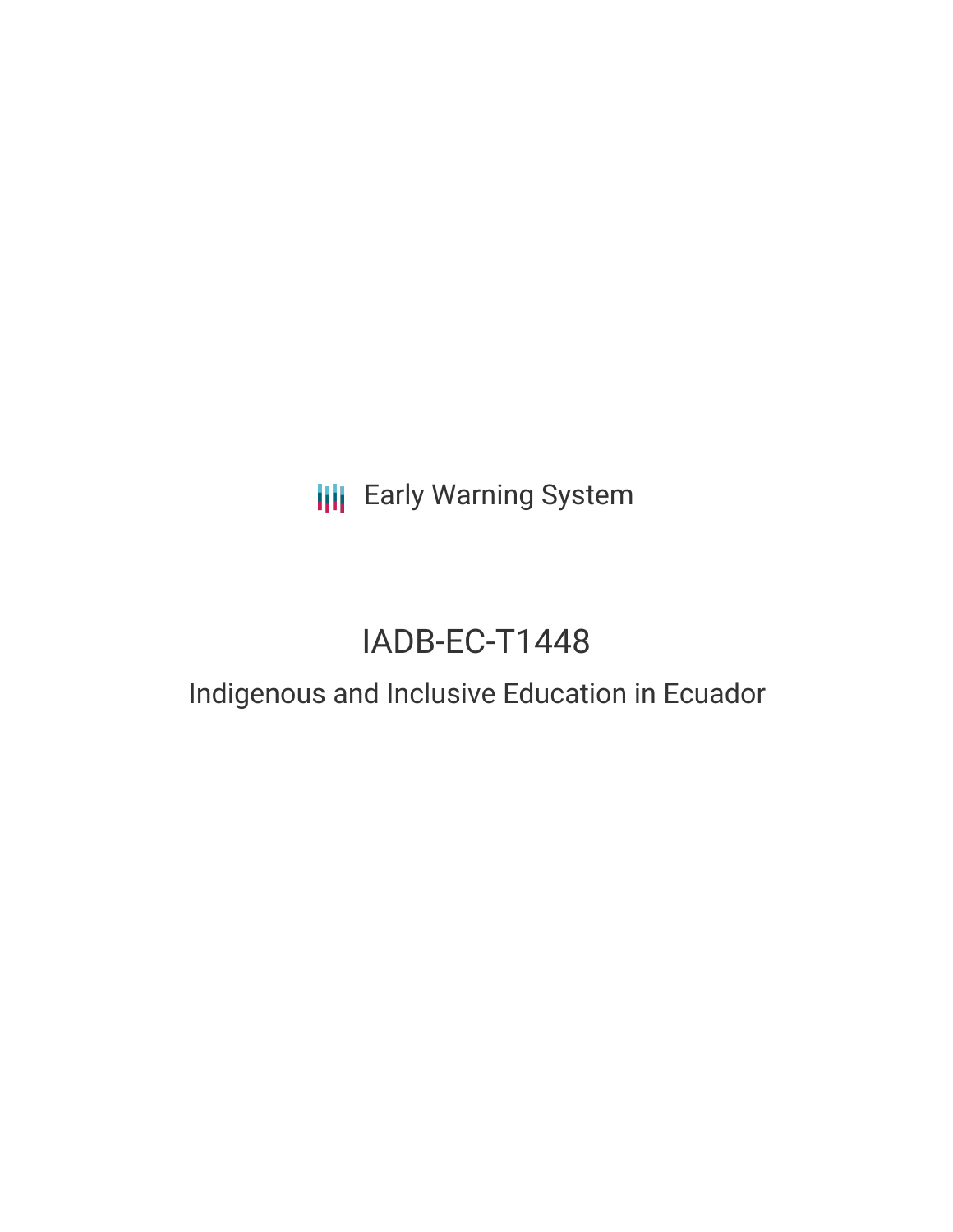

#### **Quick Facts**

| <b>Countries</b>               | Ecuador                                     |
|--------------------------------|---------------------------------------------|
| <b>Financial Institutions</b>  | Inter-American Development Bank (IADB)      |
| <b>Status</b>                  | Active                                      |
| <b>Bank Risk Rating</b>        | C                                           |
| <b>Borrower</b>                | Government of Ecuador                       |
| <b>Sectors</b>                 | Education and Health, Technical Cooperation |
| <b>Investment Type(s)</b>      | Grant                                       |
| <b>Investment Amount (USD)</b> | $$0.30$ million                             |
| <b>Project Cost (USD)</b>      | \$ 0.30 million                             |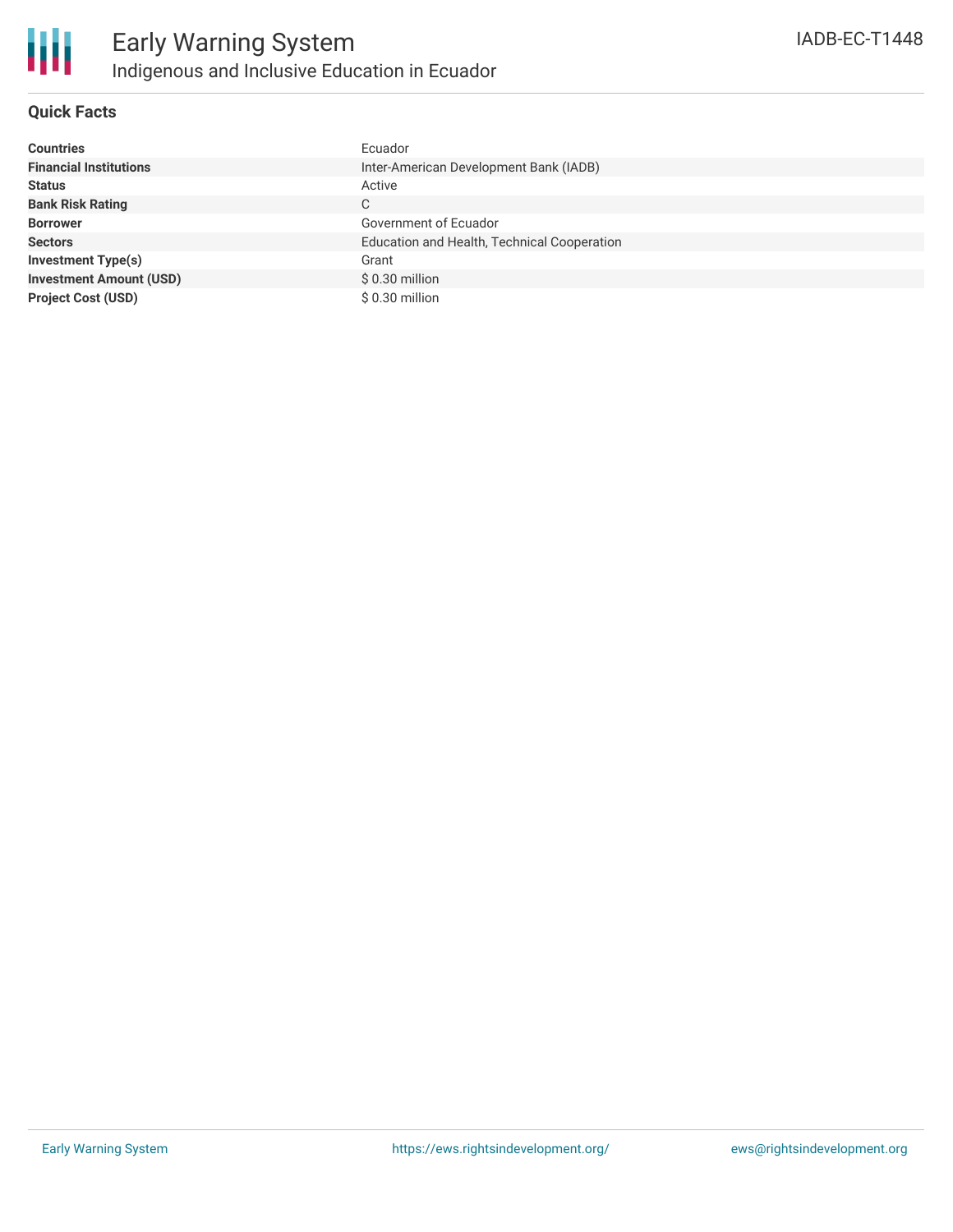

#### **Project Description**

The general objective of this project is to strengthen the centralized teacher allocation systems in Ecuador with a specific focus on indigenous teacher and bilingual schools.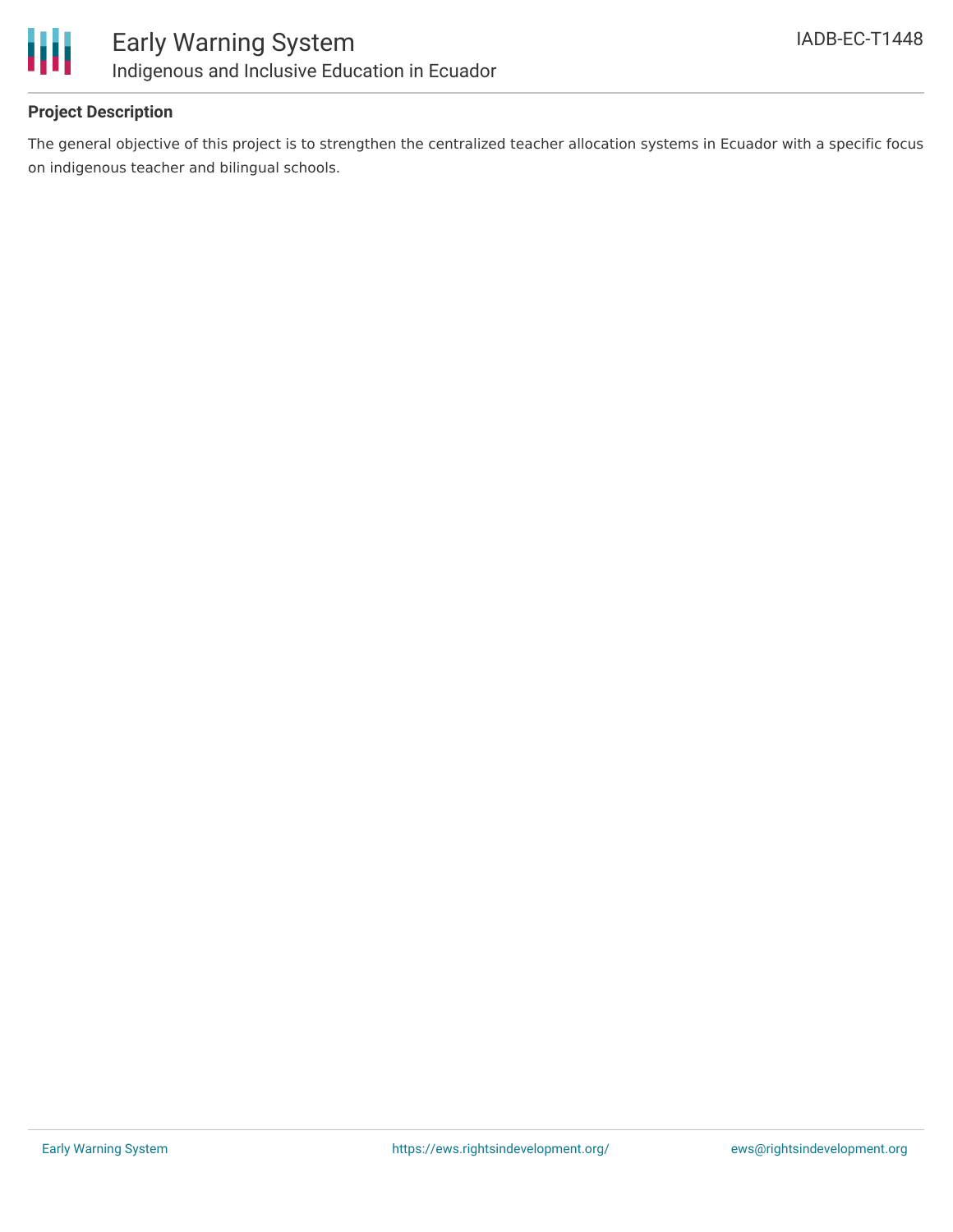

## Early Warning System Indigenous and Inclusive Education in Ecuador

#### **Investment Description**

• Inter-American Development Bank (IADB)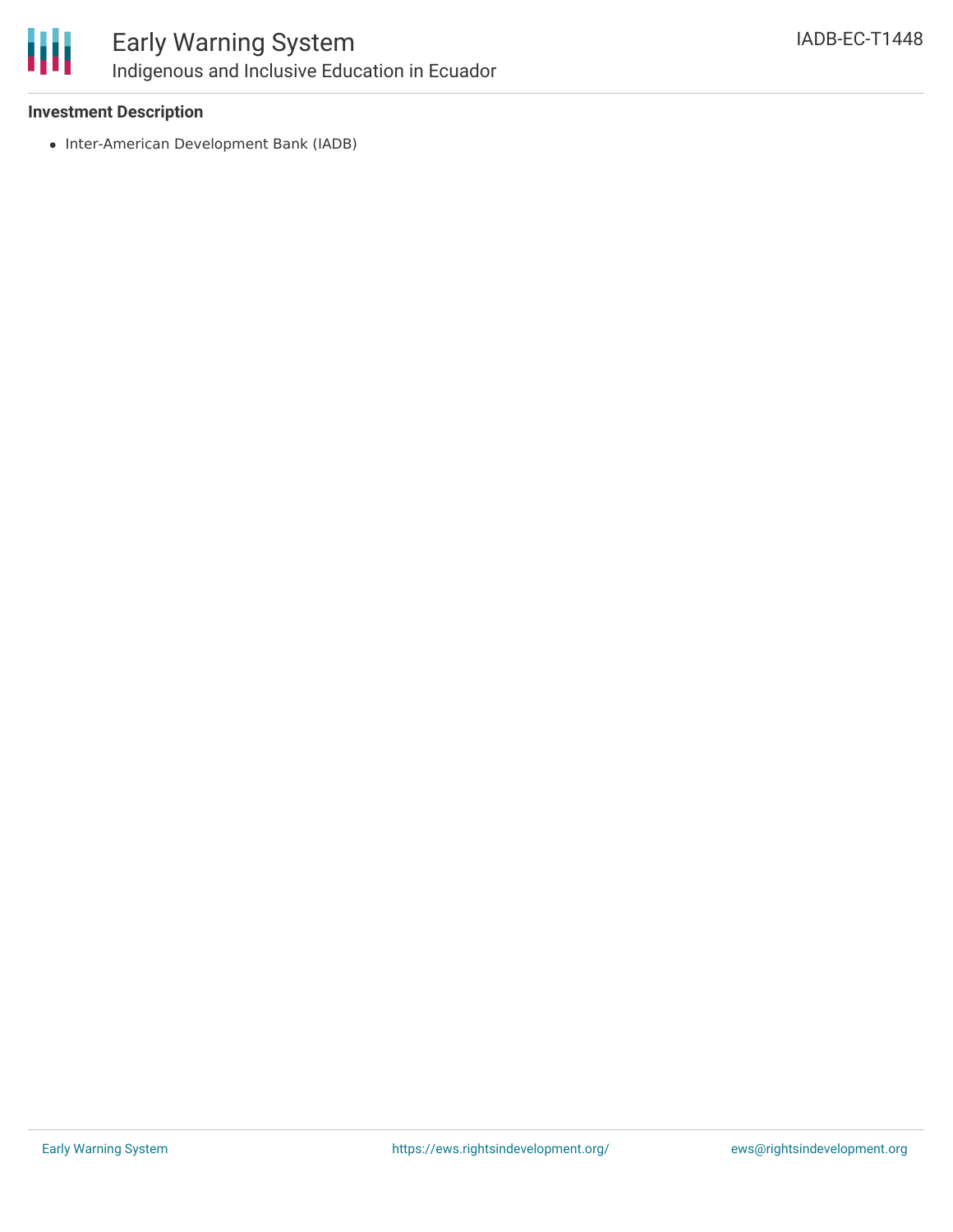#### **Contact Information**

#### ACCOUNTABILITY MECHANISM OF IADB

The Independent Consultation and Investigation Mechanism (MICI) is the independent complaint mechanism and fact-finding body for people who have been or are likely to be adversely affected by an Inter-American Development Bank (IDB) or Inter-American Investment Corporation (IIC)-funded project. If you submit a complaint to MICI, they may assist you in addressing the problems you raised through a dispute-resolution process with those implementing the project and/or through an investigation to assess whether the IDB or IIC is following its own policies for preventing or mitigating harm to people or the environment. You can submit a complaint by sending an email to MICI@iadb.org. You can learn more about the MICI and how to file a complaint at http://www.iadb.org/en/mici/mici,1752.html (in English) or http://www.iadb.org/es/mici/mici,1752.html (Spanish).